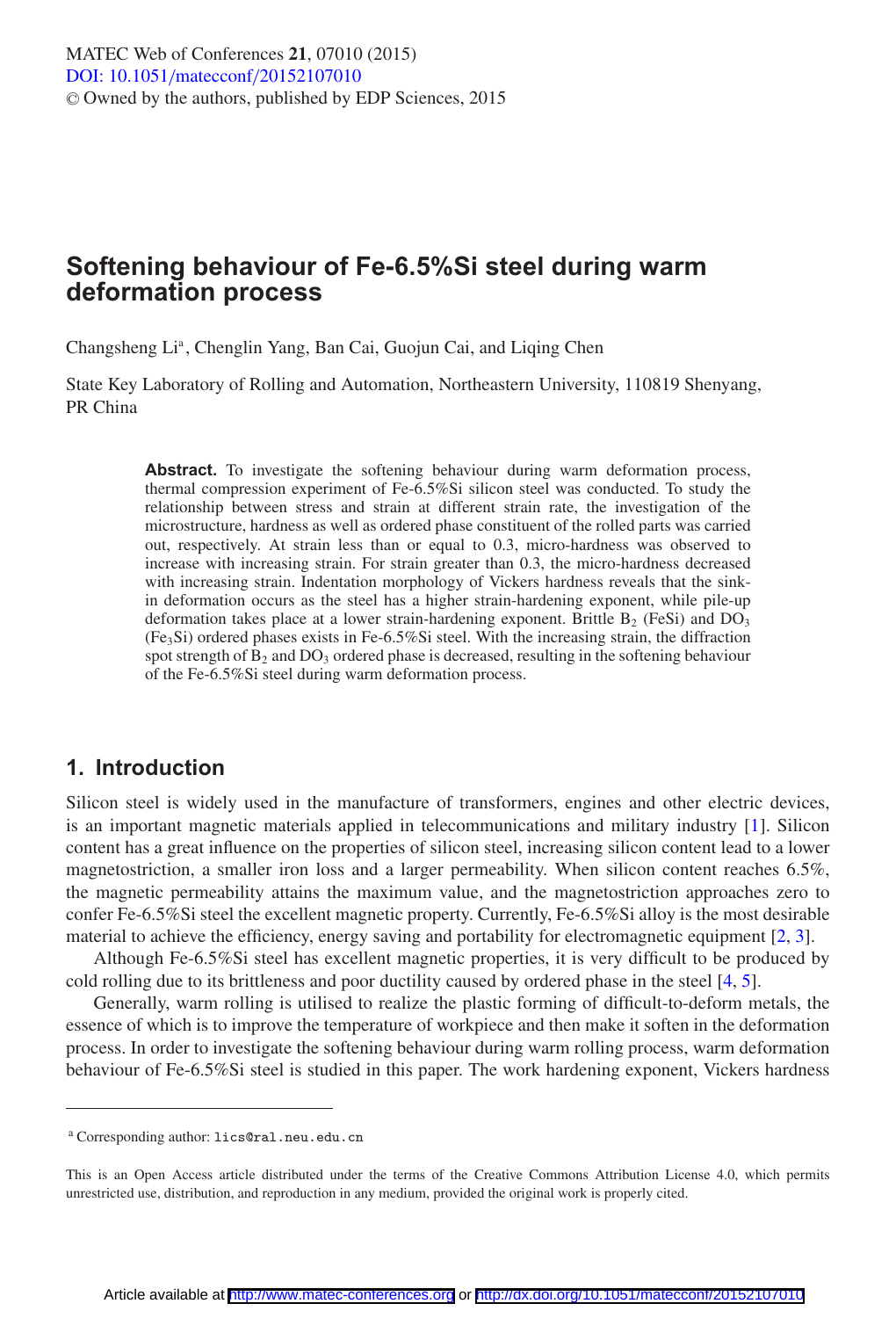

<span id="page-1-0"></span>**Figure 1.** Stress-strain curves of Fe-6.5%Si in compression test at 600 ◦C.

indentation morphology and the ordered phases during warm forming process are analysed. The results will lay the foundation for revealing the warm deformation mechanism of Fe-6.5%Si steel.

# **2. Experimental**

Isothermal compression tests were conducted on a MMS-200 thermo-mechanical test frame to investigate the deformation behaviour at 600 ◦C with strain rate of 0.1 s−<sup>1</sup> and 1 s−1, and samples with different true strain (0.1–0.6) were obtained. Samples were immediately quenched after compression. The microstructures of samples after deformation were etched with a 10% solution of nitric acid in alcohol and then observed by a LEICA-DM2500M optical microscopy.

The ordered phases and diffraction patterns were studied using transmission electron microscopy (TEM). The specimens for TEM analysis were made by twin-jet electropolishing in a solution of 5% perchloric acid and 95% ethanol at a voltage of 30V at −20 ◦C. The thin foils were examined in FEI Tecnai G2 F20 operating at 200 kV. FM-700 micro-hardness indenter was used to measure the Vickers hardness values of the samples at 50  $\mu$ m/s for 5 s with 500 gf applied load.

# **3. Results and discussion**

#### **3.1 Stress-strain relationship**

Figure [1](#page-1-0) shows the true stress–strain curve of the Fe-6.5%Si steel under the compression at 600 °C and true strain of 0.6. Flow stress improves remarkably with the increase of strain. The work-hardening effect is very obvious in initial stage of deformation, especially in the region with strain rate of  $1 s^{-1}$  where the flow stress rise faster than that of  $0.1$  s<sup>-1</sup>. With further deformation, the work hardening and dynamic softening reach a dynamic equilibrium, while the dislocation density remains relatively constant and the stress becomes steady state. Since the softening takes place inside the metal, the rate of increase in flow stress is slowed with straining.

Figure [2](#page-2-0) shows the relationship between the work-hardening exponent and strain rate. It can be seen that the work-hardening exponent is increasing when the true strain is less than 0.2, and tends to decrease with respect to the true strain exceeding 0.2. This indicates that softening behaviour of the experimental steel has occurred during warm deformation.

#### **3.2 Vickers micro-hardness and indentation morphology**

Figure [3](#page-2-1) shows the relationship between strain and micro-hardness value during compression at 600 °C. It can be seen that when the strain is less than 0.3, the hardness of the sample increases constantly with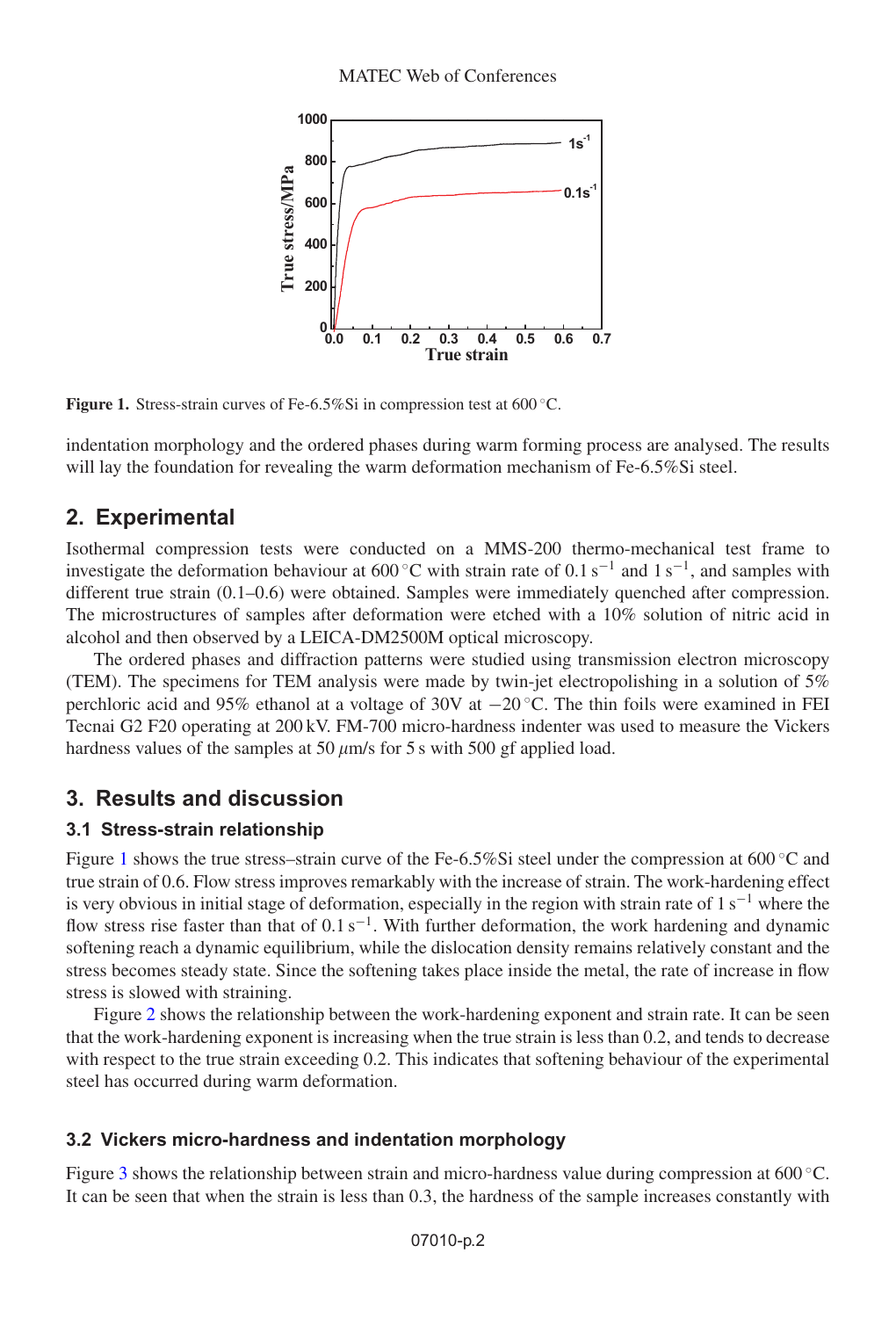

<span id="page-2-1"></span><span id="page-2-0"></span>**Figure 2.** The work-hardening exponent of Fe-6.5%Si with different strains in compression test at 600 °C.



**Figure 3.** The micro-hardness of Fe-6.5%Si at different strain with different strains in compression test at 600 ◦C.

the increase of deformation. It should be attributed to the multiplication of dislocation density which leads to work hardening inside the metal. When the strain is more than 0.3, the hardness value of the sample has a slightly downward trend with the increase of deformation, indicating that the softening effect in the steel is very remarkable.

The micro-indentation morphologies of the samples (600 °C, 1 s<sup>-1</sup>) with respect to different strains are shown in Fig. [4.](#page-3-0) As can be seen, the surface morphology of undeformed sample exhibits a sink-in deformation mode. Whereas, the deformed samples at true strain of 0.2, 0.4 and 0.6 show higher ndentation edges than the initial surface and present a pile-up deformation mode.

The calculated work hardening exponent of the experimental steel is less than the critical work hardening exponent of 0.259 [\[6](#page-5-5)]. With the enhancement of deformation degree, the surface morphology of samples exhibit the pile-up mode and also proves that the experimental steel has generated the softening behaviour.

#### **3.3 Microstructure and ordered phases**

Figure [5](#page-3-1) shows the optical micrograph of Fe-6.5%Si steel after compression ( $\varepsilon = 0.3, 0.5$ ) at 600 °C. The grains are elongated perpendicular to the direction of compression and no recrystallisation grain can be found. Therefore, in the process of warm deformation, the strain softening behaviour should be not ascribed to recrystallisation effect [\[7](#page-5-6)].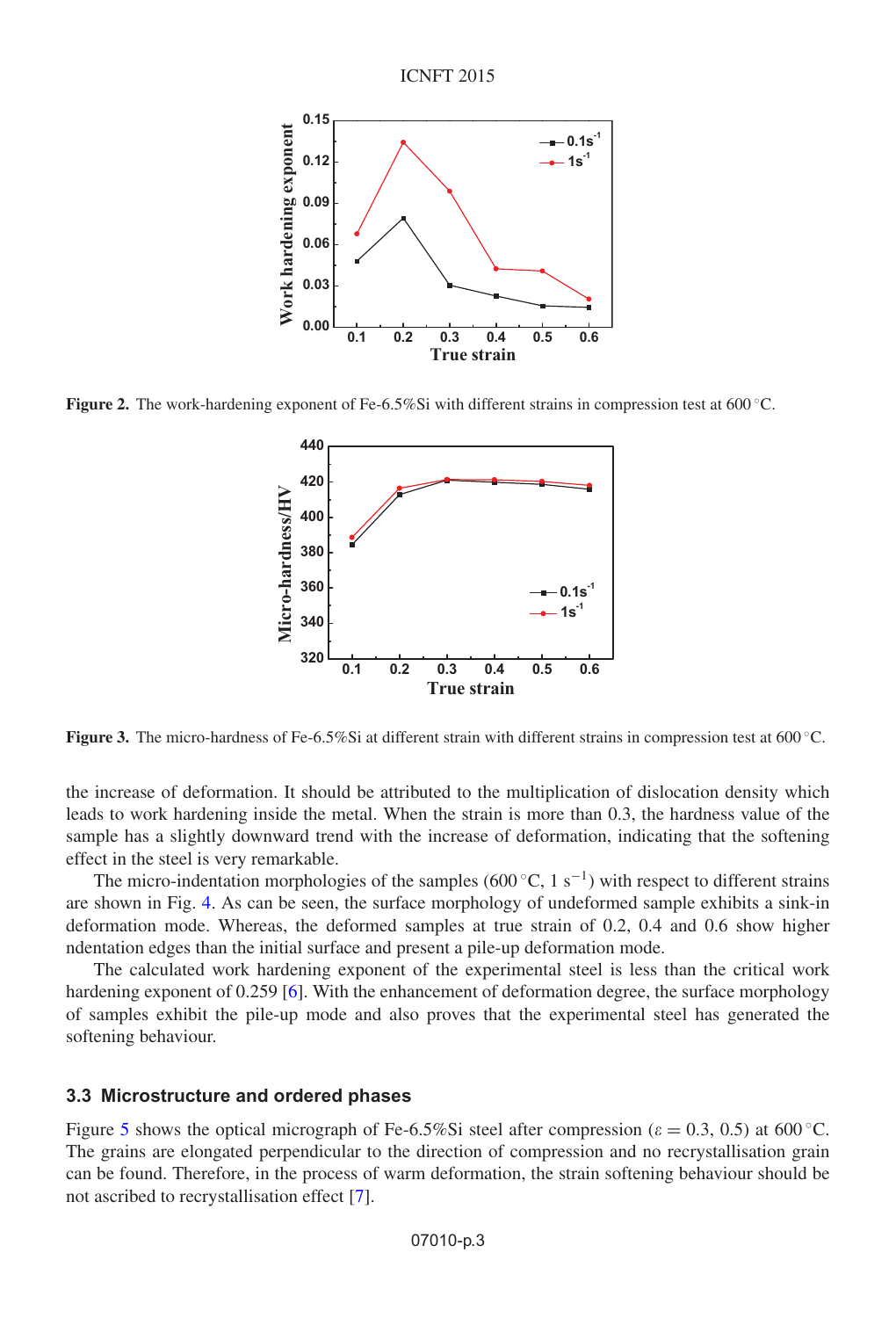<span id="page-3-0"></span>

<span id="page-3-1"></span>**Figure 4.** Surface morphologies of micro-indentations of samples at different strain. (a)  $\varepsilon = 0$ ; (b)  $\varepsilon = 0.2$ ; (c)  $\varepsilon = 0.4$ ; (d)  $\varepsilon = 0.6$ .



**Figure 5.** The microstructure of samples after warm deformation at strain rate of  $0.1 \text{ s}^{-1}$ . (a)  $\varepsilon = 0.3$ ; (b)  $\varepsilon = 0.5$ .

Figure [6](#page-4-0) shows the diffraction patterns of Fe-6.5%Si steel after compression ( $\varepsilon = 0.3, 0.5$ ) at 600 °C along  $[001]$  zone axes. The diffraction pattern in Fig. [6](#page-4-0) indicates that  $B_2$  (FeSi) ordered phases are formed in the sample at true strain of 0.3. With the strain increasing to 0.6, the  $B_2$  intensity using the (200) superlattice reflection becomes much weaker. Figure [7](#page-4-1) shows the diffraction patterns of Fe-6.5%Si steel after compression ( $\varepsilon = 0.3, 0.5$ ) at [6](#page-4-0)00 °C along [011] zone axes. The diffraction pattern in Fig. 6 indicates that  $DO<sub>3</sub>(Fe<sub>3</sub>Si)$  ordered phases are produced in the  $\epsilon = 0.3$  sample. While increasing the strain to  $0.6$ , the  $DO<sub>3</sub>$  intensity using the (111) superlattice reflection becomes much weaker.

According to the reciprocal lattice structure factor theory of electron diffraction principle and recent research results [\[8](#page-5-7)], the ordered phase diffraction intensity reflects the ordered degree of steel. With the deformation proceeding, the experimental steel generates softening.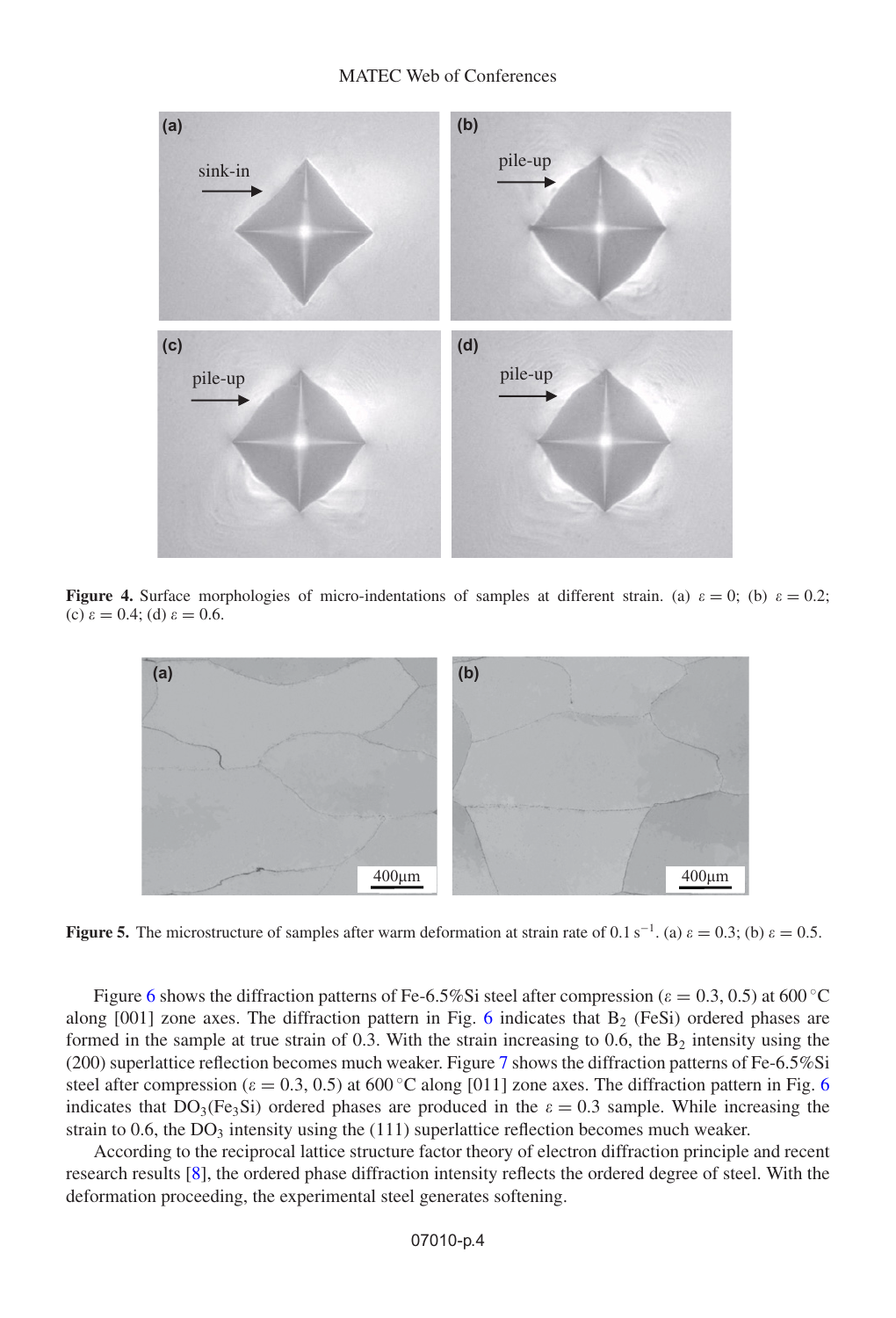<span id="page-4-0"></span>

**Figure 6.** Diffraction patterns for [001] zone axes of ordered phase of the sample. (a)  $\varepsilon = 0.3$ ; (b)  $\varepsilon = 0.6$ .



<span id="page-4-1"></span>**Figure 7.** Diffraction patterns for [011] zone axes of ordered phase of the sample. (a)  $\varepsilon = 0.3$ ; (b)  $\varepsilon = 0.6$ .



**Figure 8.** TEM dark-field images of deformed samples at different strains. (a)  $\varepsilon = 0.3$ ; (b)  $\varepsilon = 0.6$ .

The dark field image of the ordered phase in the experimental steel with different strain is shown in Fig. 8. Because the different crystal structure of the ordered and disordered phases cause different diffraction conditions, resulting in the different diffraction contrast of the ordered and disordered phases.